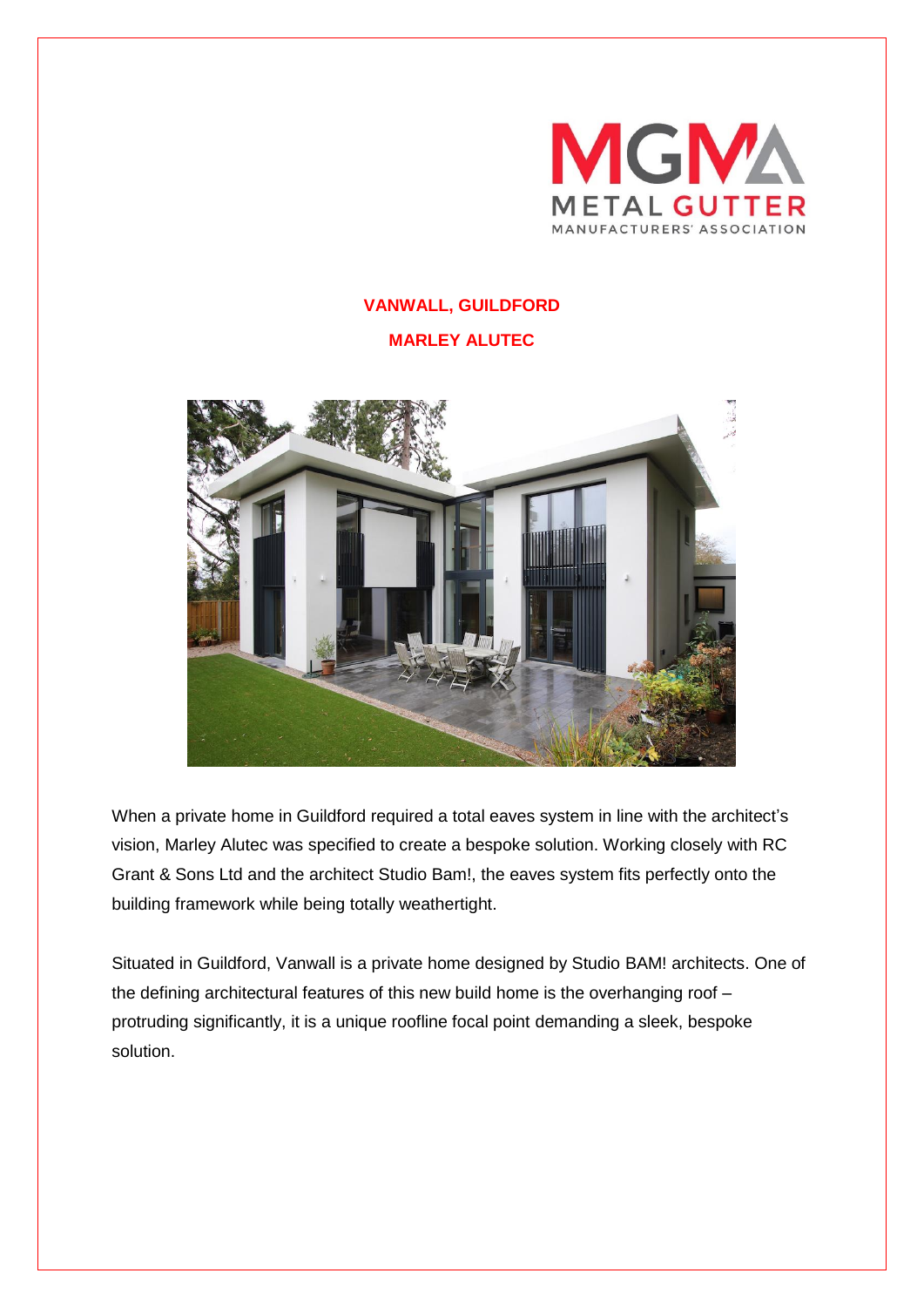Due to the nature of this overhang, maintenance would be extremely difficult for the homeowner to carry out. Therefore, a fit-and-forget rainwater system was required that would not only fit the unique roofline element but would also mean zero maintenance.

Roofline specialist RC Grant & Sons Ltd was approached to see if a marine grade aluminium solution could be provided that aligned with the architect's desired eaves detail drawing.

Adam Farrell and Tom Borowiecki worked closely with the team at Marley Alutec, to ensure the bespoke products would fit perfectly onto the building's framework, providing final manufacturing drawings for approval and checking the build dimensions before fabricating all the individual components.

As an excellent working relationship had already been established, Adam Farrell, Contracts Manager at RC Grant & Sons Ltd contacted the technical team at Marley Alutec with the designs to enquire if an eaves and soffit solution could be created.

The desired detail was a complex coping and fascia system, with flat soffit boards and cill trim. The design brief was an all-aluminium eaves system, with no protruding joint pieces or visible fixings. Of course, the system also had to be entirely weathertight.



Upon receiving the architect's requirements, the Marley Alutec technical team created CAD section drawings with 3D images using their own in-house software, to illustrate the two design solutions offered and their differing applications.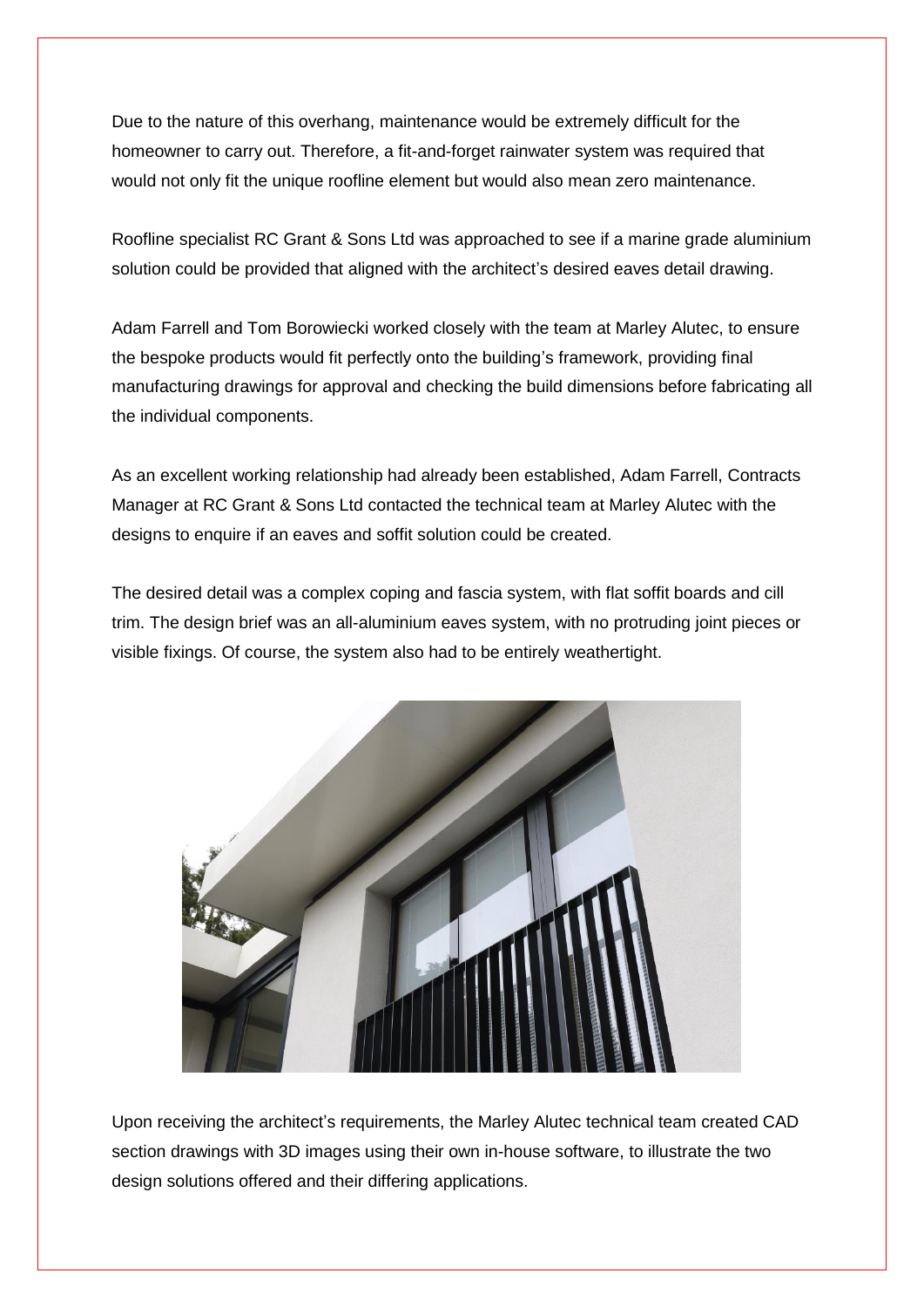Adam Farrell said, "I was really impressed with the design solutions the team at Marley Alutec provided. They showed a clear understanding of the requirements in the project's very early stages, and offered two options for the main contractor and architect to choose from."

Subsequently, one of the designs was chosen by Tom Borowiecki, Director at Studio BAM! architects. "We specified an integral Evoke soffit, fascia and coping system, bonded to 4mm thick bonding plates fixed to the building structure." Tom said. "This allowed the system to sit flush against the property without any visible mechanical fixings."



The Evoke fascia, soffit and coping systems are made from composite aluminium, which has the benefit of being near zero maintenance as aluminium naturally generates an oxide coating, preventing corrosion. Fast to position and fix, on-site adjustments can be made easily if required with standard carpentry skills and tools, requiring no specialist installers. Despite being incredibly light, the system is extremely durable – the coping system can withstand hurricane force winds of up to 176 mph and, utilising a weathertight butyl adhesive seal that is 100% weathertight throughout its 50-year life expectancy, and outlasts EPDM compression seals normally used in coping systems.

Tom continued, "One of my colleagues had worked with Marley Alutec prior to this project, so I was confident in the recommendation from them and Adam Farrell. We were impressed by the early commitment to the project, with members of the technical team attending a site visit to discuss the detailing process.